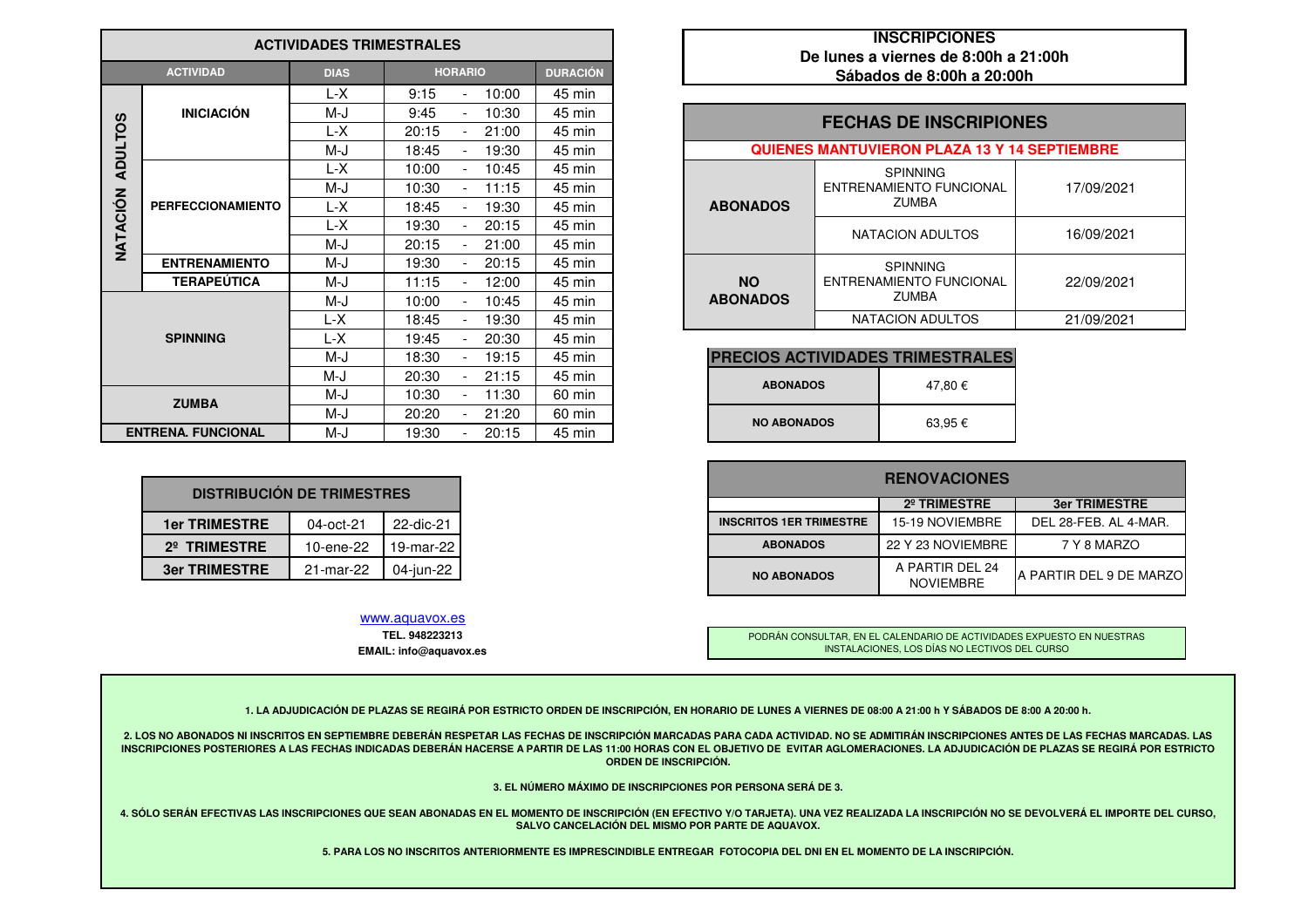| <b>ACTIVIDADES ANUALES</b> |                              |              |                                           |                 |  |  |  |
|----------------------------|------------------------------|--------------|-------------------------------------------|-----------------|--|--|--|
|                            | <b>INICIO 04/10/2021</b>     |              | FIN 04/06/2022                            |                 |  |  |  |
|                            | <b>ACTIVIDAD</b>             | <b>DIAS</b>  | <b>HORARIO</b>                            | <b>DURACIÓN</b> |  |  |  |
|                            |                              | M-J          | 8:45<br>9:45                              | 1:00h           |  |  |  |
|                            | <b>GIMNASIA AGUA MAYORES</b> | L-X          | 10:45<br>11:45                            | 1:00h           |  |  |  |
|                            |                              | $L-X$        | 11:45<br>12:45                            | 1:00h           |  |  |  |
|                            | <b>AQUAFIT</b>               | M-J          | 19:35<br>20:20<br>$\blacksquare$          | 45 min          |  |  |  |
|                            |                              | $M-J$        | 20:25<br>21:10<br>$\blacksquare$          | 45 min          |  |  |  |
|                            | <b>AQUAMIX</b>               | L-X          | 19:00<br>19:45<br>$\blacksquare$          | 45 min          |  |  |  |
|                            | Iniciación                   | L-X          | 9:00<br>10:00<br>÷,                       | 1:00h           |  |  |  |
|                            | Medio-Avanzado               | M-J          | 9:00<br>10:00<br>$\overline{\phantom{a}}$ | 1:00h           |  |  |  |
| <b>PILATES</b>             | <b>Medio</b>                 | L-X          | 14:15<br>15:15<br>$\frac{1}{2}$           | 1:00h           |  |  |  |
|                            | Iniciación - Medio           | L-X          | 17:00<br>18:00<br>$\frac{1}{2}$           | 1:00h           |  |  |  |
|                            | Iniciación - Medio           | L-X          | 18:10<br>19:10<br>$\blacksquare$          | 1:00h           |  |  |  |
| Avanzado                   |                              | L-X          | 19:20<br>20:20<br>÷,                      | 1:00 h          |  |  |  |
|                            | <b>YOGA</b>                  | $\mathbf{L}$ | 10:15<br>11:45<br>$\blacksquare$          | 1:30h           |  |  |  |
|                            |                              | М            | 16:30<br>18:00<br>$\frac{1}{2}$           | 1:30h           |  |  |  |
|                            |                              | X            | 10:15<br>11:45<br>$\blacksquare$          | 1:30h           |  |  |  |
|                            | REORDENACIÓN DE LA POSTURA   | J            | 16:15<br>17:45<br>÷,                      | 1:30h           |  |  |  |
|                            |                              | J            | 17:50<br>19:20<br>$\blacksquare$          | 1:30h           |  |  |  |

| <b>INSCRIPCIONES</b>                     |  |  |  |  |  |  |
|------------------------------------------|--|--|--|--|--|--|
| De lunes a viernes de 8:00 a 21:00 horas |  |  |  |  |  |  |
| Sábados de 8:00 a 20:00 horas            |  |  |  |  |  |  |

| <b>FECHAS DE INSCRIPCIONES</b>                      |                                                           |          |  |  |  |  |  |
|-----------------------------------------------------|-----------------------------------------------------------|----------|--|--|--|--|--|
| <b>QUIENES MANTUVIERON PLAZA 13 Y 14 SEPTIEMBRE</b> |                                                           |          |  |  |  |  |  |
| <b>ABONADOS</b>                                     | <b>PILATES</b><br>YOGA<br>REORD, POSTURA                  | 15/09/21 |  |  |  |  |  |
|                                                     | GIMNASIA AGUA MAYORES<br><b>AQUAFIT</b><br><b>AQUAMIX</b> | 16/09/21 |  |  |  |  |  |
| <b>NO ABONADOS</b>                                  | <b>PILATES</b><br>YOGA<br>REORD, POSTURA                  | 20/09/20 |  |  |  |  |  |
|                                                     | GIMNASIA AGUA MAYORES<br><b>AQUAFIT</b><br><b>AQUAMIX</b> | 21/09/20 |  |  |  |  |  |

|                    | <b>PRECIOS ACTIVIDAD ANUALES</b> |
|--------------------|----------------------------------|
| <b>ABONADOS</b>    | 94,95€                           |
| <b>NO ABONADOS</b> | 128€                             |

WWW.AQUAVOX.ES

**TEL. 948223213EMAIL: info@aquavox.es**

> PODRÁN CONSULTAR, EN EL CALENDARIO DE ACTIVIDADES EXPUESTO EN NUESTRAS INSTALACIONES, LOS DÍAS NO LECTIVOS DEL CURSO

**1. LA ADJUDICACIÓN DE PLAZAS SE REGIRÁ POR ESTRICTO ORDEN DE INSCRIPCIÓN EN HORARIO DE LUNES A VIERNES DE 08:00 A 21:00 H Y SÁBADOS DE 08:00 A 20:00 H.**

aquavox

**2. LOS NO ABONADOS NI INSCRITOS EN SEPTIEMBRE DEBERÁN RESPETAR LAS FECHAS DE INSCRIPCIÓN MARCADAS PARA CADA ACTIVIDAD. NO SE ADMITIRÁN INSCRIPCIONES ANTES DE LAS FECHAS MARCADAS. LAS INSCRIPCIONES POSTERIORES A LAS FECHAS INDICADAS DEBERÁN HACERSE A PARTIR DE LAS 11:00 HORAS CON EL OBJETIVO DE EVITAR AGLOMERACIONES. LA ADJUDICACIÓN DE PLAZAS SE REGIRÁ POR ESTRICTO ORDEN DE INSCRIPCIÓN**

**3. EL NÚMERO MÁXIMO DE INSCRIPCIONES POR PERSONA SERÁ DE 3.**

**4. SÓLO SERÁN EFECTIVAS LAS INSCRIPCIONES QUE SEAN ABONADAS EN EL MOMENTO DE INSCRIPCIÓN (EN EFECTIVO Y/O TARJETA). UNA VEZ REALIZADA LA INSCRIPCIÓN NO SE DEVOLVERÁ EL IMPORTE DEL CURSO, SALVO CANCELACIÓN DEL MISMO POR PARTE DE AQUAVOX**

**5. PARA LOS NO INSCRITOS PREVIAMENTE ES IMPRESCINDIBLE TRAER UNA FOTOCOPIA DEL DNI, EN EL MOMENTO DE LA INSCRIPCIÓN**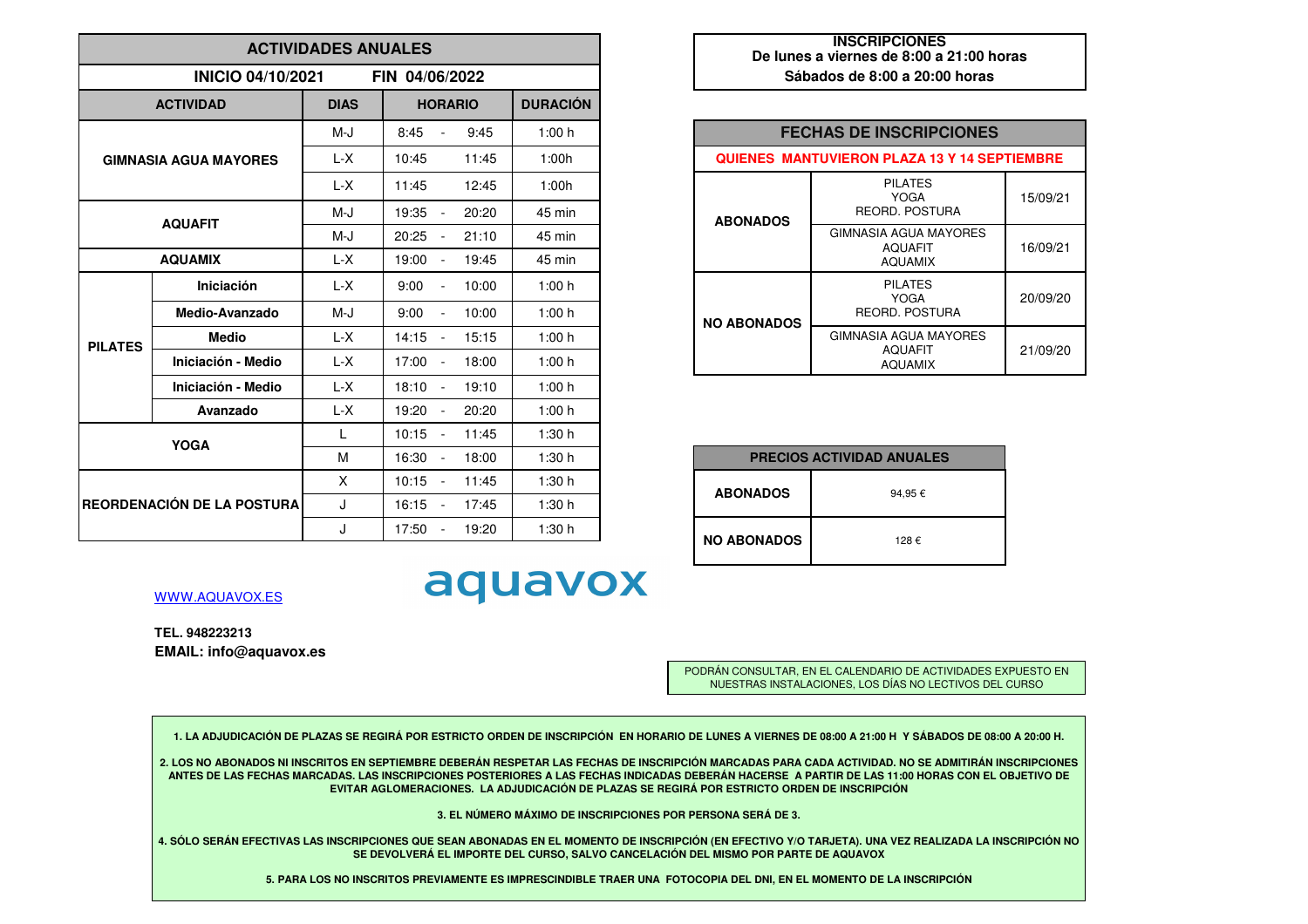|                      |             |                     | <b>NATACIÓN INFANTIL</b>    |                          |                    |                      |              | <b>HAURRENTZAKO IGERIKETA IKASTAROAK</b> |                 |                              |                 |
|----------------------|-------------|---------------------|-----------------------------|--------------------------|--------------------|----------------------|--------------|------------------------------------------|-----------------|------------------------------|-----------------|
|                      |             |                     | <b>DESCRIPCION CURSILLO</b> |                          |                    |                      |              | <b>IKASTAROAREN EZAUGARRIAK</b>          |                 |                              |                 |
| <b>VEST</b>          | <b>EDAD</b> | <b>COLOR DELFIN</b> | <b>DIAS</b>                 | <b>HORARIO</b>           | <b>DURACIÓN</b>    | <b>VEST</b>          | <b>ADINA</b> | <b>IZURDE KOLOREA</b>                    | <b>EGUNAK</b>   | <b>ORDUTEGIA</b>             | <b>IRAUPENA</b> |
| $\mathbf 1$          | 3-4-5 años  | <b>BLANCO</b>       | L-X                         | 16:00<br>$-16:30$        | $0:30 \text{ min}$ | $\blacktriangleleft$ | 3-4-5 urte   | <b>ZURIA</b>                             | AL.-AZ.         | $16:00 -$<br>16:30           | 0:30 min        |
| $\blacktriangleleft$ | 3-4-5 años  | <b>BLANCO</b>       | M-J                         | 15:30<br>16:00<br>$\sim$ | $0:30$ min         | $\blacktriangleleft$ | 3-4-5 urte   | <b>ZURIA</b>                             | AL.-AZ.         | 15:30<br>16:00<br>$\sim$     | $0:30$ min      |
| $\mathbf{2}$         | 5-6-7 años  | <b>BLANCO</b>       | L-X                         | 16:30<br>17:00           | $0:30$ min         | $\mathbf{2}$         | 5-6-7 urte   | <b>ZURIA</b>                             | AR.-OG.         | 16:30<br>17:00<br>$\sim$     | $0:30$ min      |
| $\mathbf{2}$         | 5-6-7 años  | <b>BLANCO</b>       | M-J                         | 16:00<br>16:30<br>$\sim$ | $0:30$ min         | $\mathbf{2}$         | 5-6-7 urte   | <b>ZURIA</b>                             | AL.-AZ.         | 16:00<br>16:30<br>$\sim$     | $0:30$ min      |
| 1                    | >7 años     | <b>BLANCO</b>       | M-J                         | 16:30<br>17:00<br>$\sim$ | $0:30$ min         | $\blacktriangleleft$ | > 7 urte     | <b>ZURIA</b>                             | AR.-OG.         | $16:30 -$<br>17:00           | $0:30$ min      |
| 1                    | 3-4-5 años  | <b>BLANCO</b>       | V                           | 15:30<br>16:00           | $0:30$ min         | $\blacktriangleleft$ | 3-4-5 urte   | <b>ZURIA</b>                             | <b>OSTIRALA</b> | 15:30<br>16:00<br>$\sim$     | $0:30$ min      |
| $\mathbf{2}$         | 5-6-7 años  | <b>BLANCO</b>       | $\vee$                      | 16:00<br>16:30           | $0:30$ min         | $\mathbf{2}$         | 5-6-7 urte   | <b>ZURIA</b>                             | <b>OSTIRALA</b> | 16:00<br>16:30               | $0:30$ min      |
| $\mathbf{2}$         | 3-4-5 años  | <b>BLANCO</b>       | $\mathbf{V}$                | 17:30<br>17:00           | $0:30 \text{ min}$ |                      |              |                                          |                 |                              |                 |
|                      |             |                     |                             |                          |                    |                      |              |                                          |                 |                              |                 |
| 1                    | 5-6-7 años  | <b>VERDE</b>        | L-X                         | 17:00<br>$-17:30$        | $0:30 \text{ min}$ | 1                    | 4-5-6 urte   | <b>BERDEA</b>                            | AL.-AZ.         | 17:00<br>17:30<br>$\sim 100$ | 0:30 min        |
| $\mathbf{2}$         | 3-4-5 años  | <b>VERDE</b>        | M-J                         | 17:00<br>17:30           | $0:30 \text{ min}$ | $\mathbf{2}$         | 5-6-7 urte   | <b>BERDEA</b>                            | AR.-OG.         | 17:00<br>17:30<br>$\sim$     | $0:30$ min      |
| 1                    | 3-4-5 años  | <b>VERDE</b>        | V                           | 16:30<br>17:00           | $0:30 \text{ min}$ | 1                    | 3-4-5 urte   | <b>BERDEA</b>                            | AR.-OG.         | 16:30<br>17:00<br>$\sim$     | $0:30$ min      |
| $\mathbf{2}$         | 5-6-7 años  | <b>VERDE</b>        | V                           | 17:30<br>17:00<br>$\sim$ | $0:30 \text{ min}$ | $\mathbf{2}$         | 3-4-5 urte   | <b>BERDEA</b>                            | <b>OSTIRALA</b> | $17::00 -$<br>17:30          | $0:30$ min      |
|                      |             |                     |                             |                          |                    |                      |              |                                          |                 |                              |                 |
| 1                    |             | <b>ROJO</b>         | $M-J$                       | 17:30<br>18:00<br>$\sim$ | $0:30 \text{ min}$ | $\blacktriangleleft$ |              | <b>GORRIA</b>                            | AR.-OG.         | 17:30<br>18:00<br>$\sim$ $-$ | $0:30$ min      |
| $\mathbf{2}$         |             | <b>ROJO</b>         | L-X                         | 18:00<br>17:30           | $0:30$ min         | $\mathbf{2}$         |              | <b>GORRIA</b>                            | AL.-AZ.         | 17:30<br>18:00               | $0:30$ min      |
| $\blacktriangleleft$ |             | <b>ROJO</b>         | V                           | 17:30<br>18:00<br>$\sim$ | $0:30$ min         | $\blacktriangleleft$ |              | <b>GORRIA</b>                            | <b>OSTIRALA</b> | 18:00<br>18:30<br>$\sim$     | $0:30$ min      |
|                      |             |                     |                             |                          |                    |                      |              |                                          |                 |                              |                 |
| 1                    |             | <b>NEGRO</b>        | $L-X$                       | 18:45<br>18:00<br>$\sim$ | $0:45$ min         | $\blacktriangleleft$ |              | <b>BELTZA</b>                            | AL.-AZ.         | 18:00<br>18:45<br>$\sim$     | $0:45$ min      |
| $\mathbf{2}$         |             | <b>NEGRO</b>        | M-J                         | 18:45<br>18:00           | $0:45$ min         | $\mathbf{2}$         |              | <b>BELTZA</b>                            | AR.-OG.         | 18:00<br>18:45<br>$\sim$     | $0:45$ min      |
| $\mathbf{2}$         |             | <b>NEGRO</b>        | V                           | 18:45<br>18:00           | $0:45$ min         | $\mathbf{2}$         |              | <b>BELTZA</b>                            | <b>OSTIRALA</b> | 18:30<br>19:15<br>$\sim$     | $0:45$ min      |

| LO.                                        |                    |
|--------------------------------------------|--------------------|
| <b>HORARIO</b><br><b>DURACIÓN</b>          |                    |
| 16:00<br>16:30<br>÷.                       | $0:30$ min         |
| 15:30<br>16:00<br>$\sim$                   | $0:30$ min         |
| 16:30<br>17:00<br>÷.                       | $0:30$ min         |
| 16:00<br>16:30<br>$\sim$                   | $0:30$ min         |
| 16:30<br>17:00<br>$\sim$                   | $0:30$ min         |
| 15:30<br>16:00                             | $0:30$ min         |
| 16:00<br>16:30                             | $0:30$ min         |
| 17:00<br>17:30                             | $0:30 \text{ min}$ |
| 17:00<br>17:30<br>$\overline{\phantom{a}}$ | $0:30$ min         |
| 17:00<br>17:30<br>÷.                       | $0:30$ min         |
| 16:30<br>17:00<br>$\blacksquare$           | $0:30$ min         |
| 17:00<br>17:30                             | $0:30$ min         |

|   | <b>GORRIA</b> | AR.-OG.  | 18:00<br>17:30 | $0:30$ min |
|---|---------------|----------|----------------|------------|
| 2 | <b>GORRIA</b> | AL.-AZ.  | 17:30<br>18:00 | $0:30$ min |
|   | <b>GORRIA</b> | OSTIRALA | 18:00<br>18:30 | $0:30$ min |

|   | <b>BELTZA</b> | AL.-AZ.         | 18:00<br>18:45 | $0:45$ min |
|---|---------------|-----------------|----------------|------------|
| 7 | <b>BELTZA</b> | AR.-OG.         | 18:00<br>18:45 | $0:45$ min |
| 7 | <b>BELTZA</b> | <b>OSTIRALA</b> | 18:30<br>19:15 | $0:45$ min |

www.aquavox.es

## aquavox